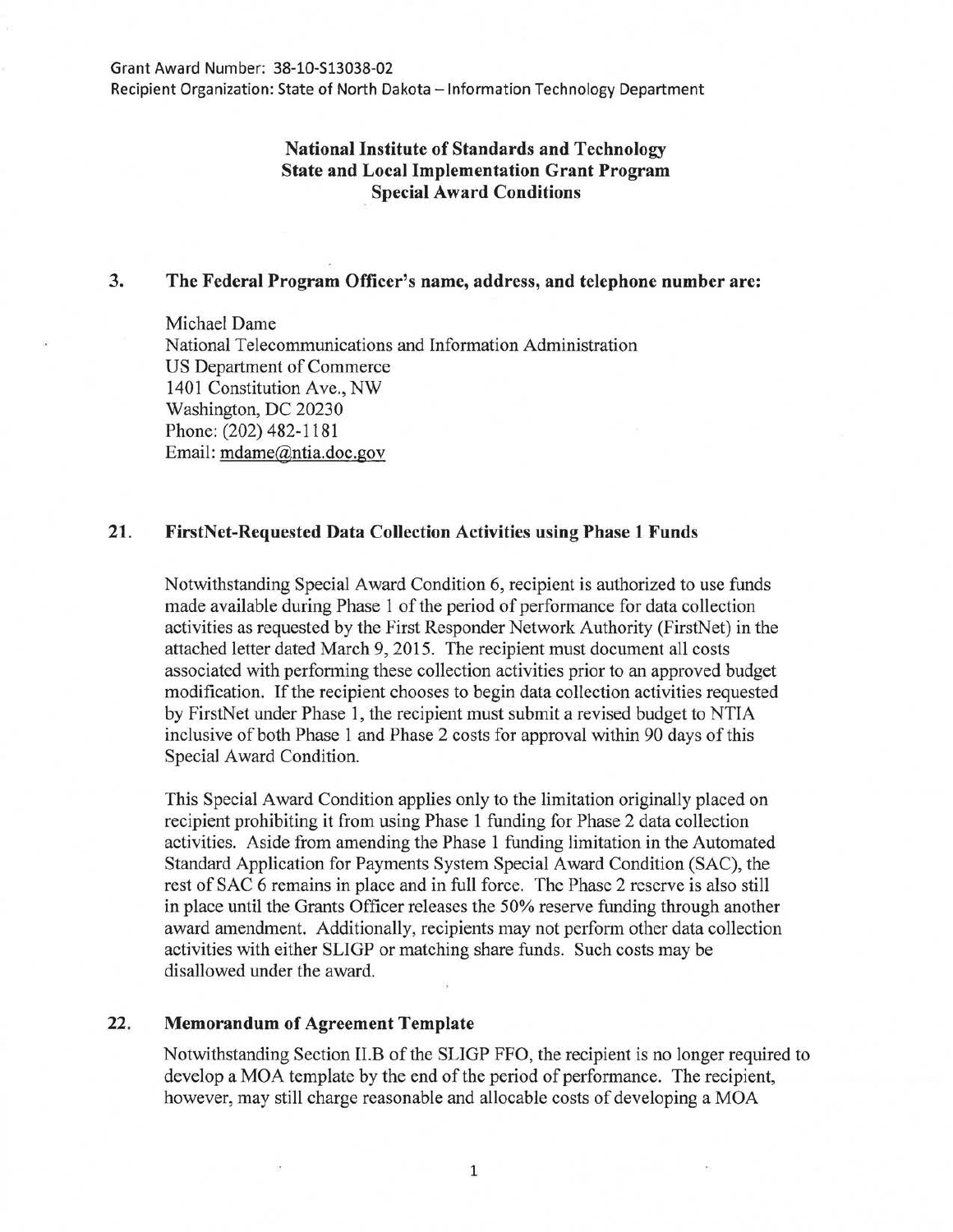#### Grant Award Number: 38-10-513038-02

Recipient Organization: State of North Dakota - Information Technology Department

template to the award, if the recipient determines that developing a standardized MOA is necessary to the project. If the recipient no longer will develop a MOA template, the recipient should notify NTIA in writing. 'If a revised budget is necessary to move funds initially budgeted for the MOA template development to another object class category, it may be done at the same time as the revised budget for FirstNet-requested data collection activities is submitted.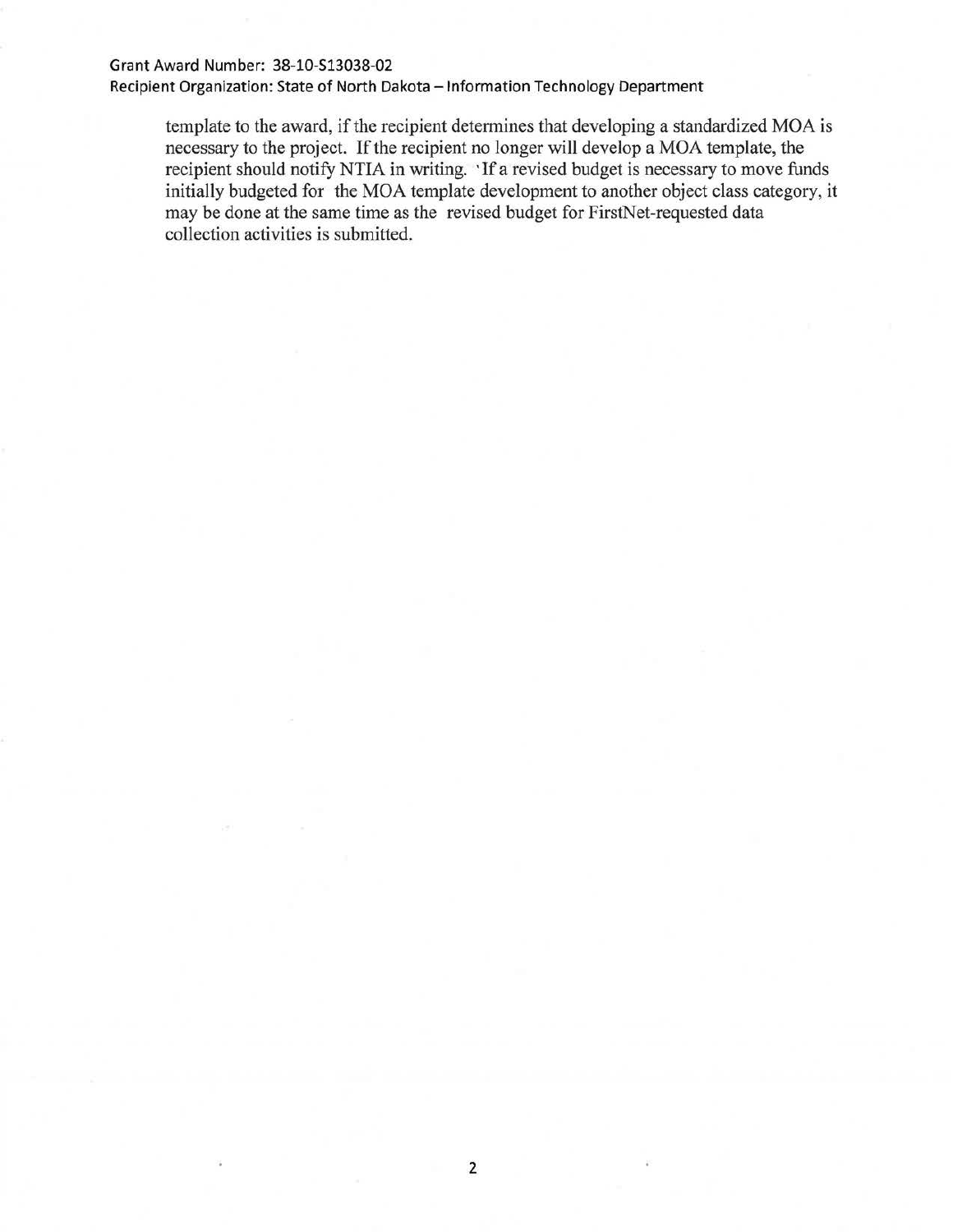

 $\rightarrow$ 

March 9, 2015

The Honorable Lawrence E. Strickling Assistant Secretary for Communications and Information U.S. Department of Commerce 1401 Constitution Avenue, N.W. Washington, D.C. 20230

RE: SLIGP Second Phase- Finalized Data Collection Elements

Dear Assistant Secretary Strickling:

The First Responder Network Authority (FirstNet) has confirmed its approach to data collection for the second phase of the State and Local Implementation Grant Program (SLIGP) following meetings.with, and the receipt of input from, the State Single Points of Contact (SPOCs). Based on the processes and anticipated timing for the development of the Comprehensive Network Solution(s) Request for Proposal and State Plans for building, operating, and deploying the nationwide public safety broadband network, along with the feedback from many SPOCs, FirstNet has concluded that the attached data collection elements are those that would be useful for the second phase of SLIGP and will pursue accordingly.

The attached data elements are intended to maximize the collection of stakeholder inputs for FirstNet's planning process to help shape the Nationwide Public Safety Broadband Network acquisition and ultimately the State Plans that are delivered to each Governor. In particular, FirstNet will request data from the States on five general topics:

- 1) Coverage- desired coverage areas and deployment phases
- 2) Users and Operational Areas information on potential user base and their operational areas
- 3) Capacity Planning- information on applications and data usage
- 4) Current Providers / Procurement information on current service providers, plans, and potential barriers to adoption
- 5) State Plan Decision documentation of the process and potential barriers for State Plan decision-making

I thank you for your prompt attention to this matter and, as always, look forward to our ongoing partnership on SLIGP endeavors.

Sincerely

TJ Kennedy Acting Executive Director Firs Responder Network Authority

cc: Stephen Fletcher, Associate Administrator for Public Safety National Telecommunications and Information Administration